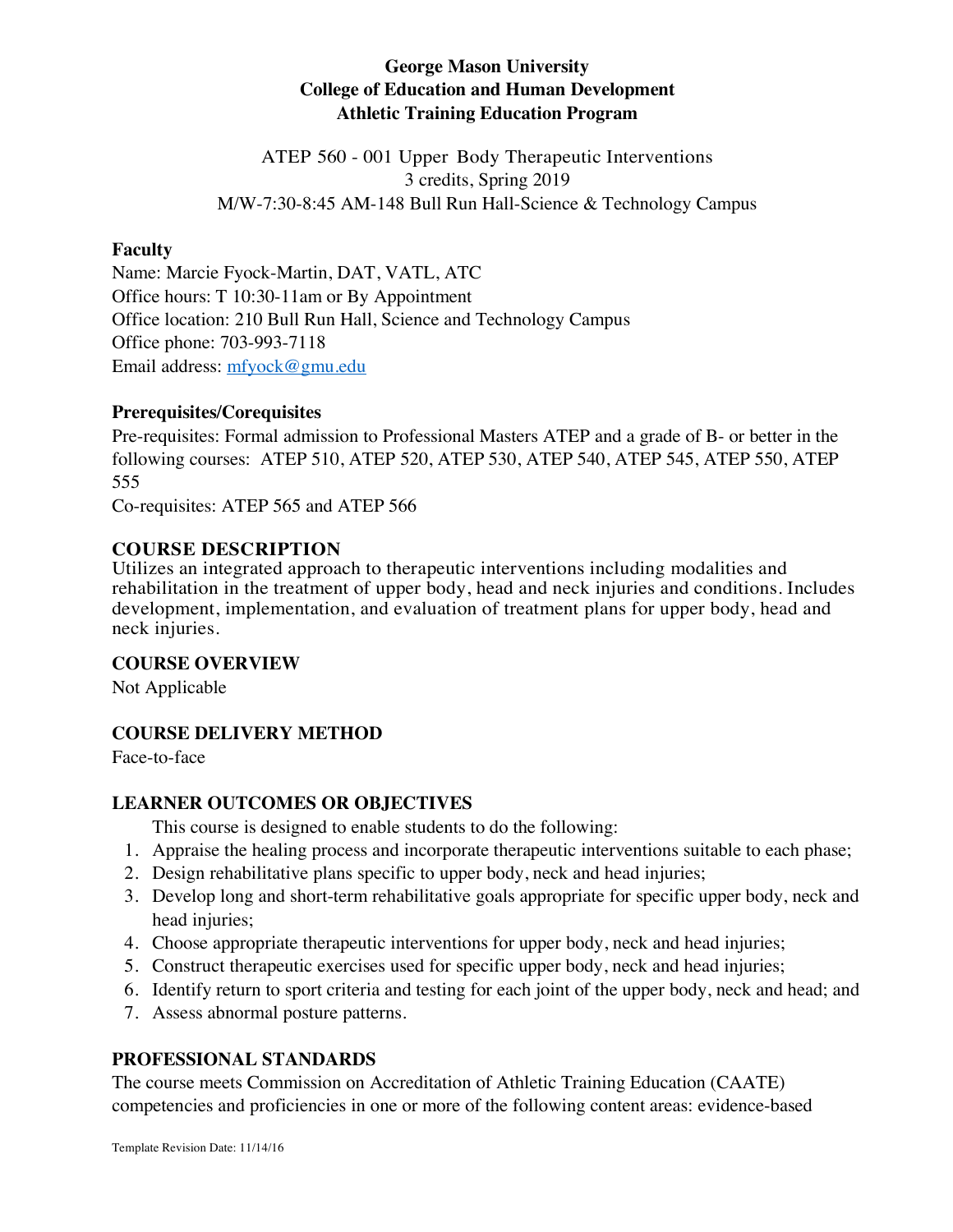practice, clinical examination and diagnosis, therapeutic interventions, psychosocial strategies and referral.

### **REQUIRED TEXTS**

- 1. Prentice, W. (2015). *Rehabilitation Techniques for Sports Medicine and Athletic Training.*  (6th ed.). Slack Incorporated.
- 2. Knight K., Draper D. (2012). *Therapeutic Modalities: The Art and Science.* Lippincott, Williams & Wilkins.
- 3. Additional readings as assigned via Blackboard.

### **COURSE PERFORMANCE EVALUATION**

Students are expected to submit all assignments on time in the manner outlined by the instructor (e.g., Blackboard, Tk20, hard copy). Students will be evaluated on content standards (knowledge gained). Content standards will be assessed via projects, written quizzes and exams. Performance will be assessed through completion of class activities.

# • **Assignments and/or Examinations**

#### **Current Rehabilitation Philosophy**

Students will articulate their current rehabilitation philosophies. This will include current theories that guide practice, philosophies of patient care, and explanation of your decision-making process.

### **Examinations**

Five examinations, including a comprehensive final exam, will be administered in class. The format of these examinations may be multiple choice, true/false, short answer, matching, essay and fill- in the blank type questions. Each of the examinations will test the material covered in the assigned readings, discussions and during the prior class meetings.

#### **Patient Outcomes Assessment & Reflection Assignment**

This assignment will require you to collect patient outcomes, reflect upon your clinical decisions and develop a plan of improvement for the next clinical experience. You will disseminate in appropriate presentation format to your peers at the conclusion of the semester. Further details will be provided on BB.

### • **Other Requirements**

### **Class Participation & Professionalism**

Attending, being prompt, active participation and respect for peers and instructor are important components of this course. Therefore, students will lose credit for not attending and contributing to the class. *An unexcused absence will result in a point reduction of the student's final grade. Each late arrival will result in 1point reduction of the student's final grade.* If a student arrives more than 20 minutes after the beginning of class, it will be recorded as an unexcused absent even if the student attends the class. Excused absences include the following: illness (must bring a receipt or note from a doctor), family death, athletic/academic event(contact instructor in advance), and others at the discretion of the instructor. For known upcoming absences, students must contact the instructor at least one week in advance to the missed class to make up work. In the case of illness or some other unforeseen absence, the student must contact the instructor before the course meeting via e-mail. At the next attended class meeting the student will discuss material that is to be completed. *Students will have one week from the excused absence to complete any missed assignments.* It is the student's obligation to pursue any make-up work. Attendance will be recorded at the beginning of class.

*Communication* – When communicating with the instructor and classmates, either face-to-face or via email, students should address the other person appropriately, use appropriate language and maintain a civil demeanor.

*Responsibility/Accountability/ Honesty/Integrity*– Professionals take responsibility for their actions and are accountable. This can occur at multiple levels but generally consists of being on time,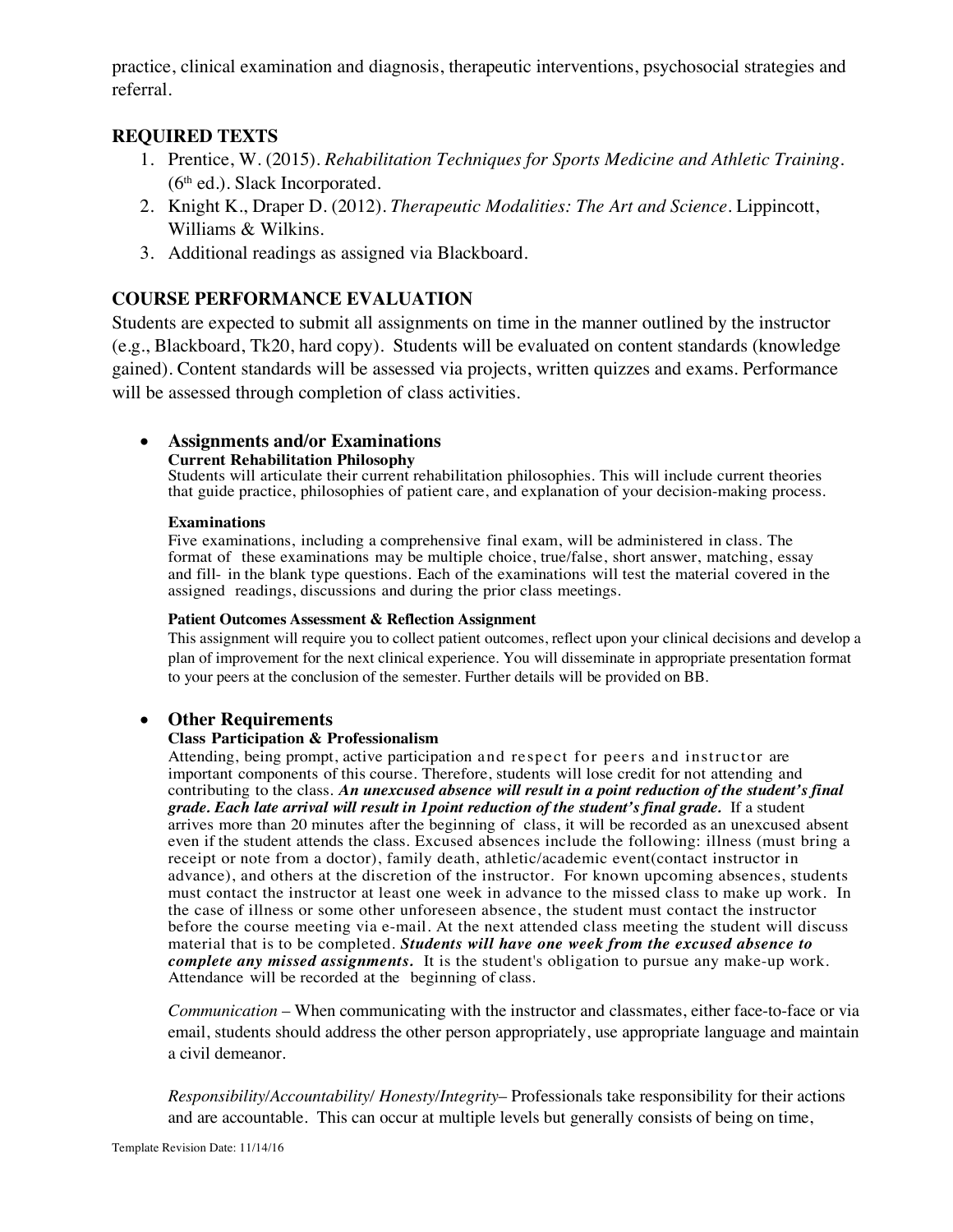completing assignments on time, submitting work that is of the appropriate quality, honoring commitments and owning up to mistakes. Students are expected to interact with the instructor and classmates in appropriate, respectful and civil behaviors. Professionals keep their word when committing to something and act in an ethical and respectful manner. See George Mason University policy for further guidance.

*Professionalism evaluation – Any professionalism violation will be documented by the instructor. Violations will result in a 1-point deduction from the final point total.*

| <b>ASSESSMENT</b>                                       | <b>NUMBER</b> | <b>POINTS EACH</b> | <b>POINTS TOTAL</b> |
|---------------------------------------------------------|---------------|--------------------|---------------------|
| Class Participation &<br>Professionalism                |               |                    | 25                  |
| <b>Current Clinical Philosophy</b>                      |               | 25                 | 25                  |
| Exams                                                   |               | 50                 | 200                 |
| Patient Outcome Assessment & 1<br>Reflection Assignment |               | 50                 | 50                  |
| Comprehensive Final Exam                                |               | 100                | 100                 |
| <b>TOTAL</b>                                            |               |                    | 400                 |

### • **Grading**

### **Grading Scale**

The student's final letter grade will be earned based on the following scale:

- A:  $(93%)$
- A-:  $(90\%)$
- $B +: (87%)$
- B: (83%)
- $B-*: (80\%)$
- C: (73%)
- F:  $(< 73\%)$

**\* Although a B- is a satisfactory grade for a course, students must maintain a 3.00 average in their degree program and present a 3.00 GPA on the courses listed on the graduation application.**

Every attempt will be made to grade and return assignments in a timely manner to provide students with constructive feedback. To provide students the opportunity to fully assess the feedback provided on graded assignments, the professor will be happy to answer any questions at the next class period following the return of the assignments or during the professor's office hours. The professor acknowledges the passion with regards to grades, but unprofessional and uncivil behavior either in person or through other modes of communication will not be tolerated.

## **NAME**

Your name MUST be on your papers/assignments when you turn them in. Failure to put your name will result in a 0 for the assignment.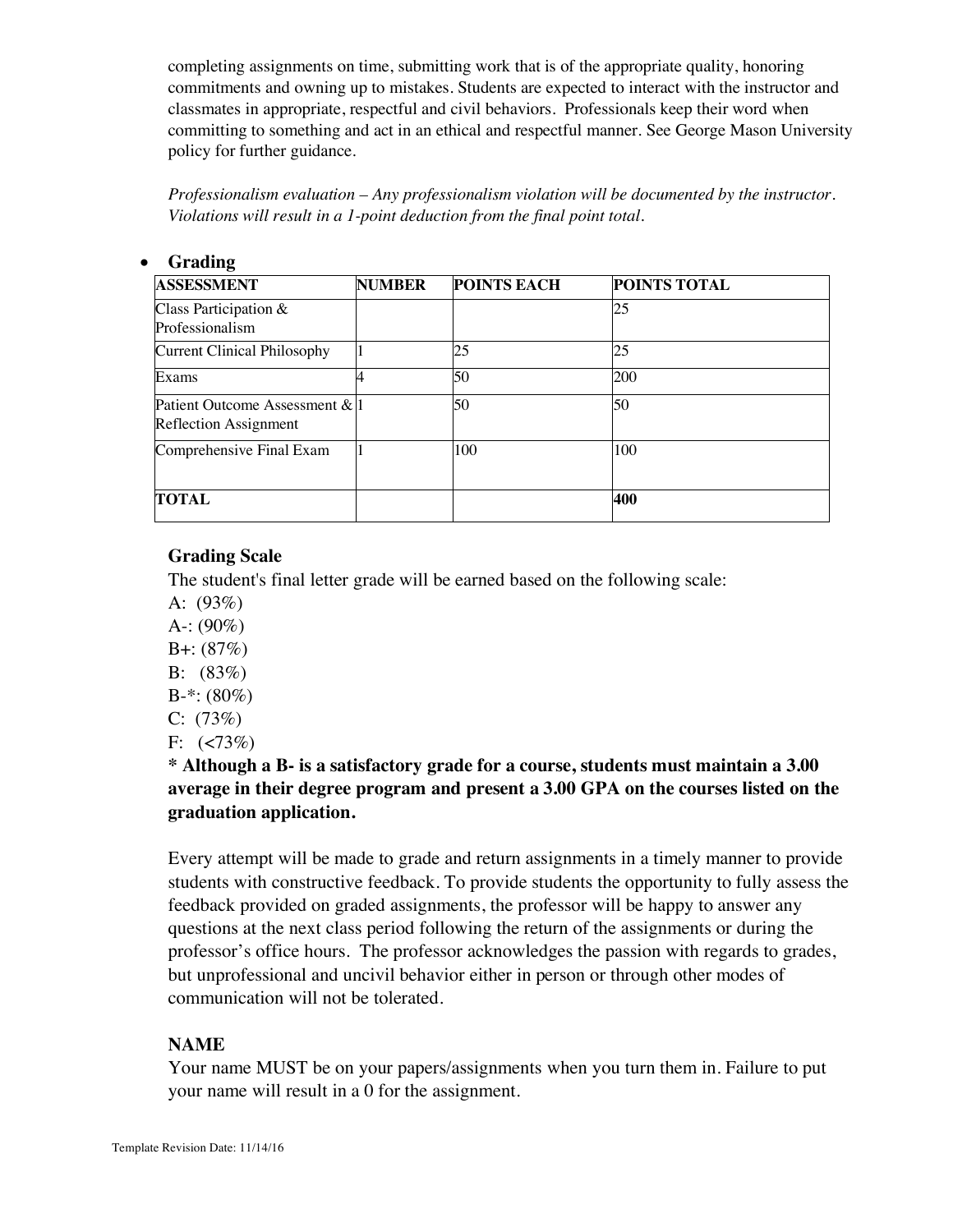## **MAKE UP WORK**

Students who are absent or who arrive late without an official university or a medical doctor's excuse will not be permitted to participate in the class activities for credit the day of the absence or tardy event. There will be no make-up quizzes or exams unless an excused absence has been warranted. Students who miss an examination, quiz or other class activity because of an excused absence must complete the assignment *within a week of the excused absence*. It is the student's obligation to pursue any make-up work.

### **LATE ASSIGNMENTS**

All work is due at the beginning of class time on the indicated day. **NO LATE WORK WILL BE ACCEPTED AND WILL RESULT IN A 0 GRADE!!!** 

### **PROFESSIONAL DISPOSITIONS**

Students are expected to exhibit professional behaviors and dispositions at all times. https://cehd.gmu.edu/students/polices-procedures/

### **CLASS SCHEDULE-TBD**

Note: Faculty reserves the right to alter the schedule as necessary, with notification to students.

# **CORE VALUES COMMITMENT**

The College of Education and Human Development is committed to collaboration, ethical leadership, innovation, research-based practice, and social justice. Students are expected to adhere to these principles: http://cehd.gmu.edu/values/.

## **GMU POLICICES AND RESOURCES FOR STUDENTS**

### *Policies*

- Students must adhere to the guidelines of the Mason Honor Code (see https://catalog.gmu.edu/policies/honor-code-system/).
- Students must follow the university policy for Responsible Use of Computing (see http://universitypolicy.gmu.edu/policies/responsible-use-of-computing/).
- Students are responsible for the content of university communications sent to their Mason email account and are required to activate their account and check it regularly. All communication from the university, college, school, and program will be sent to students **solely** through their Mason email account.
- Students with disabilities who seek accommodations in a course must be registered with George Mason University Disability Services. Approved accommodations will begin at the time the written letter from Disability Services is received by the instructor (see http://ods.gmu.edu/).